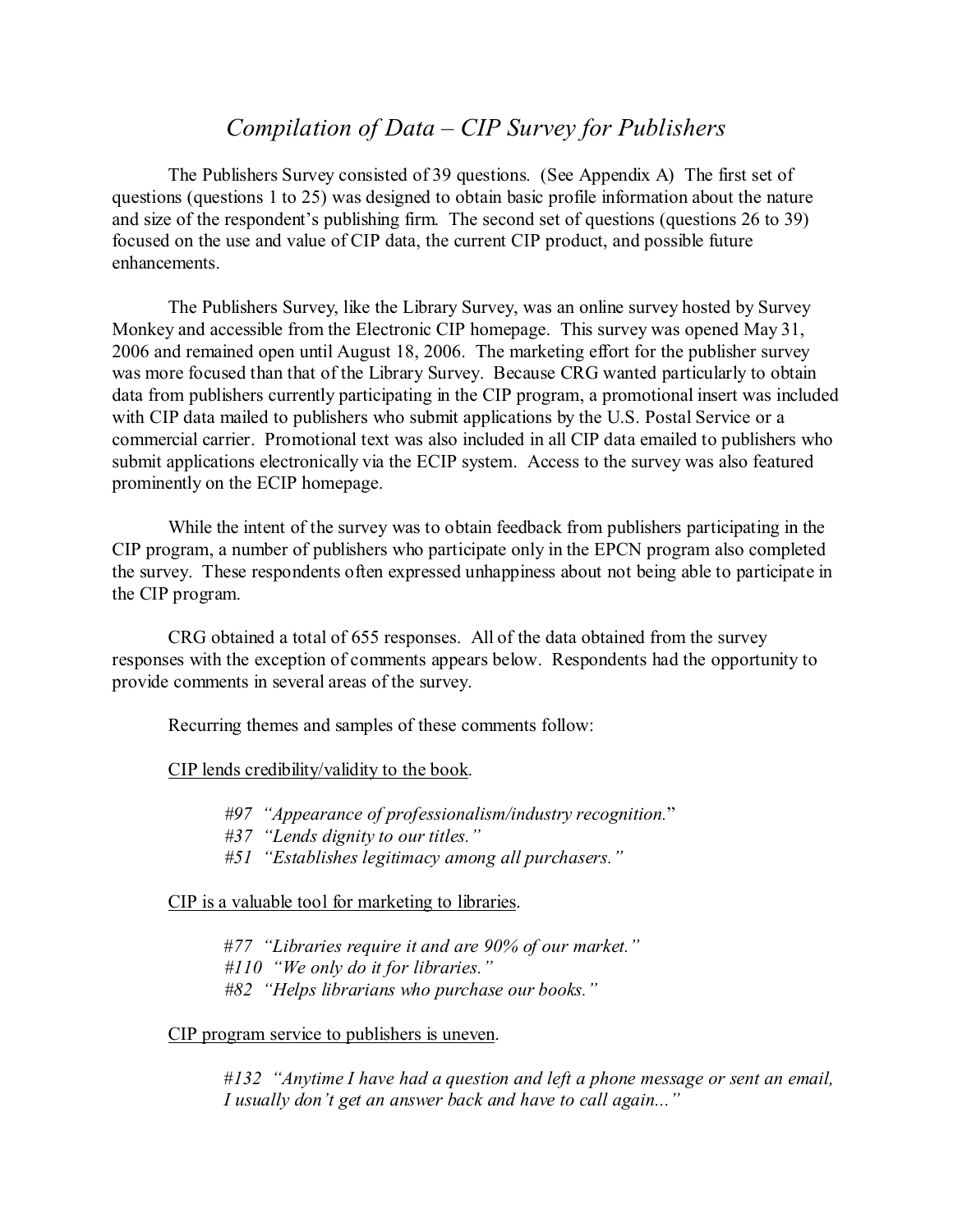#*182 "My comment is that I can never get a response (via phone or e-mail) from anyone when I have a question..."*

*#131 "Our CIP liaison has not been helpful at all. Phone messages and email messages are not returned...*"

#*107 "We've never had a problem. The staff has been very helpful."*

*#93 "I have always found CIP to be accommodating, helpful, and quick!"*

*#57 "Our CIP liaison is wonderful. She has helped us through many difficult situations when manuscripts were quarantined, etc."*

Misconception that the CIP program does not include small presses when in fact the overwhelming majority of the publishers in the CIP program are small presses.

*#29 "I think it is really important to keep the small and independent press movement alive. Access to CIP is crucial for this. CIP should not be made available only to the biggest players. Free press and democracy itself relies on the small presses, the noncommercial presses, to keep alive the important discussions, art movements, and literary voices that we all rely on." #35 "The primary effect of the changes suggested in 38 would be to stifle dissent*

*and create an information monopoly for main-stream opinions and big-business interests. Making it more difficult for small publishers to qualify for CIP services is a bad idea. Things are hard enough already for alternative presses that are just beginning."*

*#63 "Any effort to narrow your services is just plain wrong, morally, ethically, and politically. You work for everyone out here, and in a democracy you should work especially hard for the small, independent presses, not just for the "traditional" publishing industry."*

*#17 "The entire publishing industry is increasingly oriented toward mega publishers. Please do not change your program in any way that would act against small houses and independent presses. Smaller houses are doing some of the most exciting and important publishing in the country, helping new voices be heard. Please continue to support those efforts."*

#### Misconception that the primary purpose of the CIP program is to market books.

*#120 "It seems that for Juvenile Fiction, CIP information is a must-have in order to sell to school librarians, and librarians in general. For fact-based fiction titles such as ours that are hard to classify, CIP has been an instrumental tool for educating our market and insuring that our titles end up in the proper sections of stores/libraries."*

*#171 "It's bad enough that some publishers are excluded from LC CIP for reasons that are not tied to quality or market size. It's worse that most large publishers automatically reap the benefits of database inclusion which serves as free advertising, generating sales to the library community at taxpayer expense." #41 "We are a very small publisher that concentrates on the reference market and academia. We feel that CIP data and/or a PCN is essential to establishing*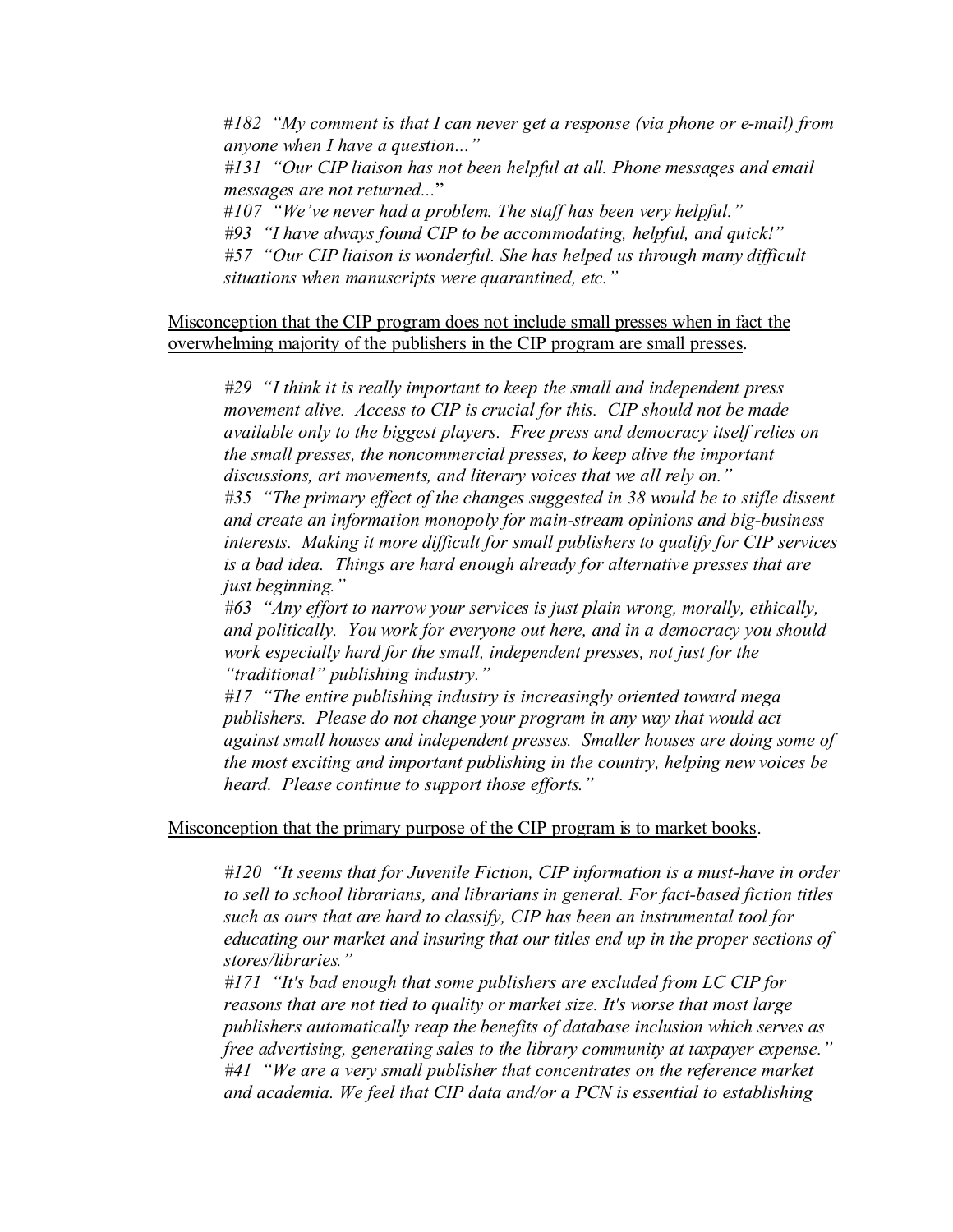*credibility with the library market."*

*#53 "We feel that the current system is subsidizing CIP for large publishers who receive free inclusion in databases that libraries use for acquisitions, all at taxpayer expense. It is effectively restraint of trade for small publishers." #118 "CIP information is a mark of legitimacy and is a wholly necessary ingredient in some markets, so while it's understandable that eligibility requirements remain sufficiently stiff to weed out self-publishers, etc., independent publishers should have equal access."* 

Regarding the data that appears below, please note that the total percentage of responses exceeds 100%. This results from respondents checking more than one option for questions with multiple options. Additionally, all numbers expressed as percentages were rounded to the nearest tenth of a percent, so that the total response for any given question could be slightly below or slightly above 100%.

## **Participation in CIP/PCN**

- 77.4% of responding publishers participate in ECIP
- 44.7% participate in conventional (paper) CIP
- 18.6% participate in EPCN

## **New titles published last year**

- $41.3\%$  less than five titles
- $23.8\%$  5 to 14 titles
- 9.1% 15 to 24 titles
- $8.8\%$  25 to 49 titles
- $7.1\%$  50 to 99 titles
- 5.4% 100 to 249 titles
- $2.6\%$  250 to 499 titles
- $1.1\%$  500 to 1,000 titles
- $0.6\%$  more than 1,000 titles

## **Approximate percentage of titles received in machine-readable form from author or agent**

- $14.9\%$  less than  $5\%$
- $1.1\%$  5% to 14%
- $1.9\%$  15% to 29%
- $1.9\%$  30% to 49%
- 7.0% 50% to 74%
- 25.3% 75% to 99%
- 47.7% 100%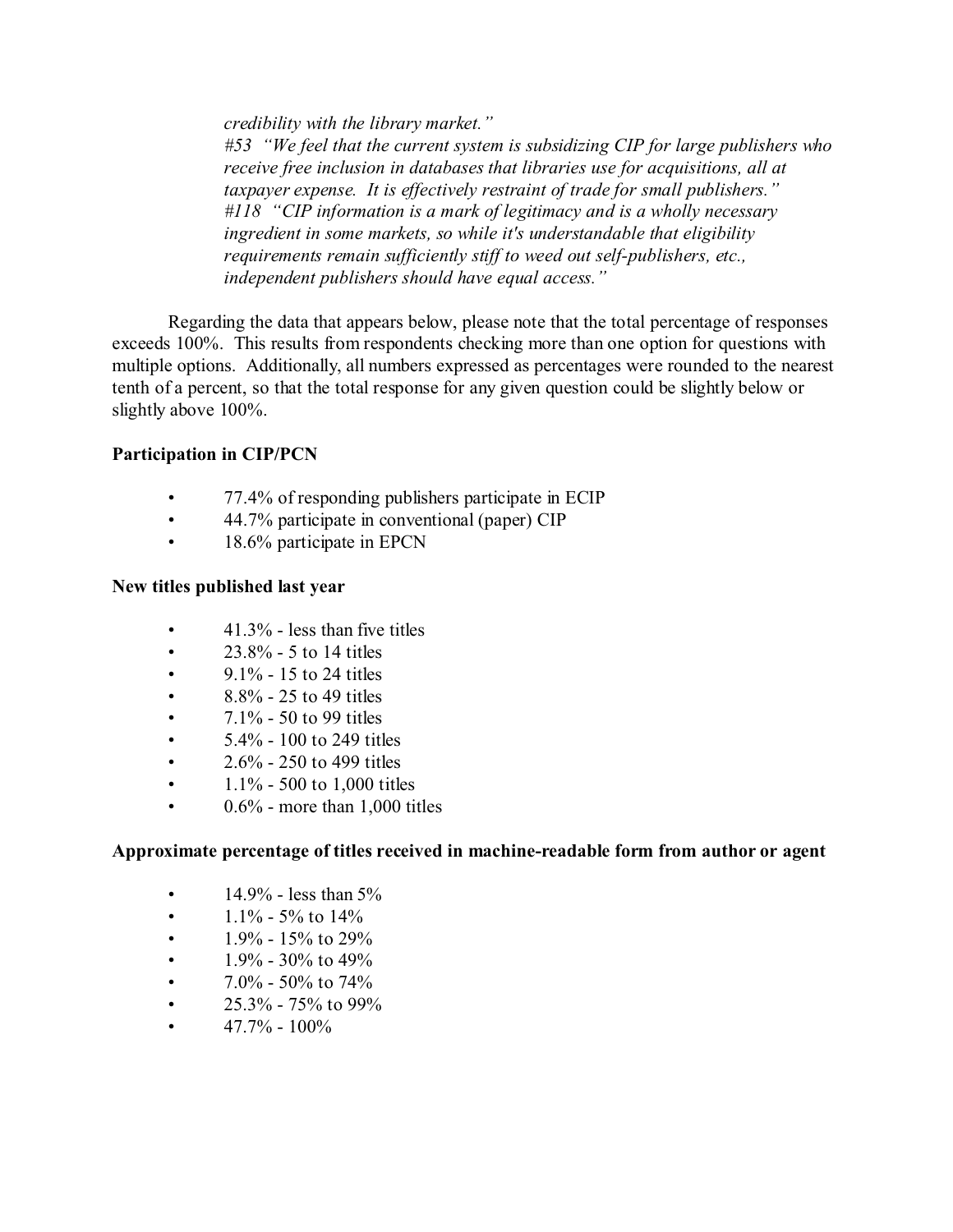### **Print on demand**

Do you print on demand?

- 30.5% responded yes
- 69.5% responded no

If yes, approximate percentage of total new production done as print on demand:

- $58.1\%$  less than  $5\%$
- $11.0\%$  5% to 14%
- $5.7\% 15\%$  to 29%
- $4.8\%$  30% to 49%
- 7.5% 50% to 74%
- 3.5% 75% to 99%
- 9.3%  $100\%$

#### **E-books**

Do you publish e-books?

- 21.1% responded yes
- 78.9% responded no

If yes, approximate percentage of total new production done as e-books:

- 53.1% less than  $5%$
- $13.8\%$  5% to 14%
- $3.8\% 15\%$  to 29%
- $5.6\%$  30% to 49%
- 8.1% 50% to 74%
- 6.2% 75% to 99%
- 9.4%  $100\%$

Of total e-books, approximate percentage also published in ink-print:

- $27.7\%$  less than  $5\%$
- 0.6% 5% to  $14\%$
- $0.6\%$  15% to 29%
- $1.9\%$  30% to 49%
- $3.2\%$  50% to 74%
- $5.8\%$   $75\%$  to 99%
- $60.0\% 100\%$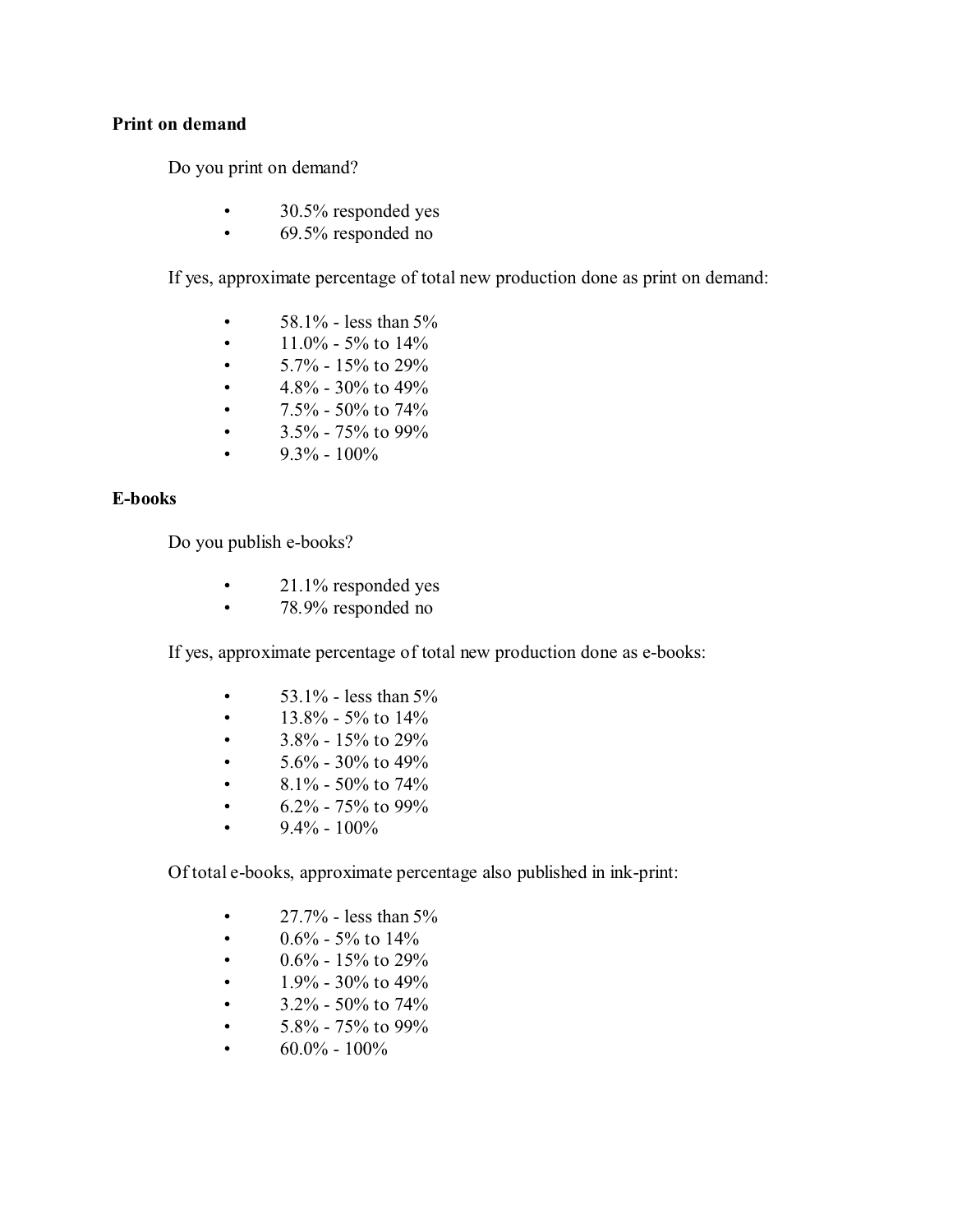If you do not publish e-books, do you plan to start within the next two years?

- 26.7% responded yes
- 73.3% responded no

### **Preparation for publication**

What software application do you use to format content in final form?

- Adobe InDesign 34.1%
- Adobe PageMaker 10.5%
- Microsoft Word 7.7%
- Corel WordPerfect 1.4%
- Quark XPress 35.5%
- Other  $10.8\%$

How long is a typical production lifecycle of a book, from contract to publication?

- $2.4\%$  less than 10 weeks
- 10.8% 10 to 19 weeks
- $17.1\%$  20 to 34 weeks
- $31.8\%$  35 to 52 weeks
- $20.8\%$  53 to 79 weeks
- $11.2\%$  80 to 104 weeks
- $\cdot$  6.0% more than 104 weeks

When does cover art become available?

- 25.4% more than 10 weeks prior to printing
- 29.4% 6 to 10 weeks prior
- $\cdot$  35.2% 1 to 5 weeks prior
- 9.0% at same time as printing
- $\cdot$  0.8% 1 to 2 weeks after
- 0.2% more than 2 weeks after

When during the production cycle is a request for LC CIP Data sent to LC?

- 1.1% more than 52 weeks prior to printing
- $\cdot$  3.8% 39 to 52 weeks prior
- $\cdot$  10.8% 26 to 38 weeks prior
- $21.4\%$  13 to 25 weeks prior
- $\cdot$  32.5% 7 to 13 weeks prior
- 30.4% less than 7 weeks prior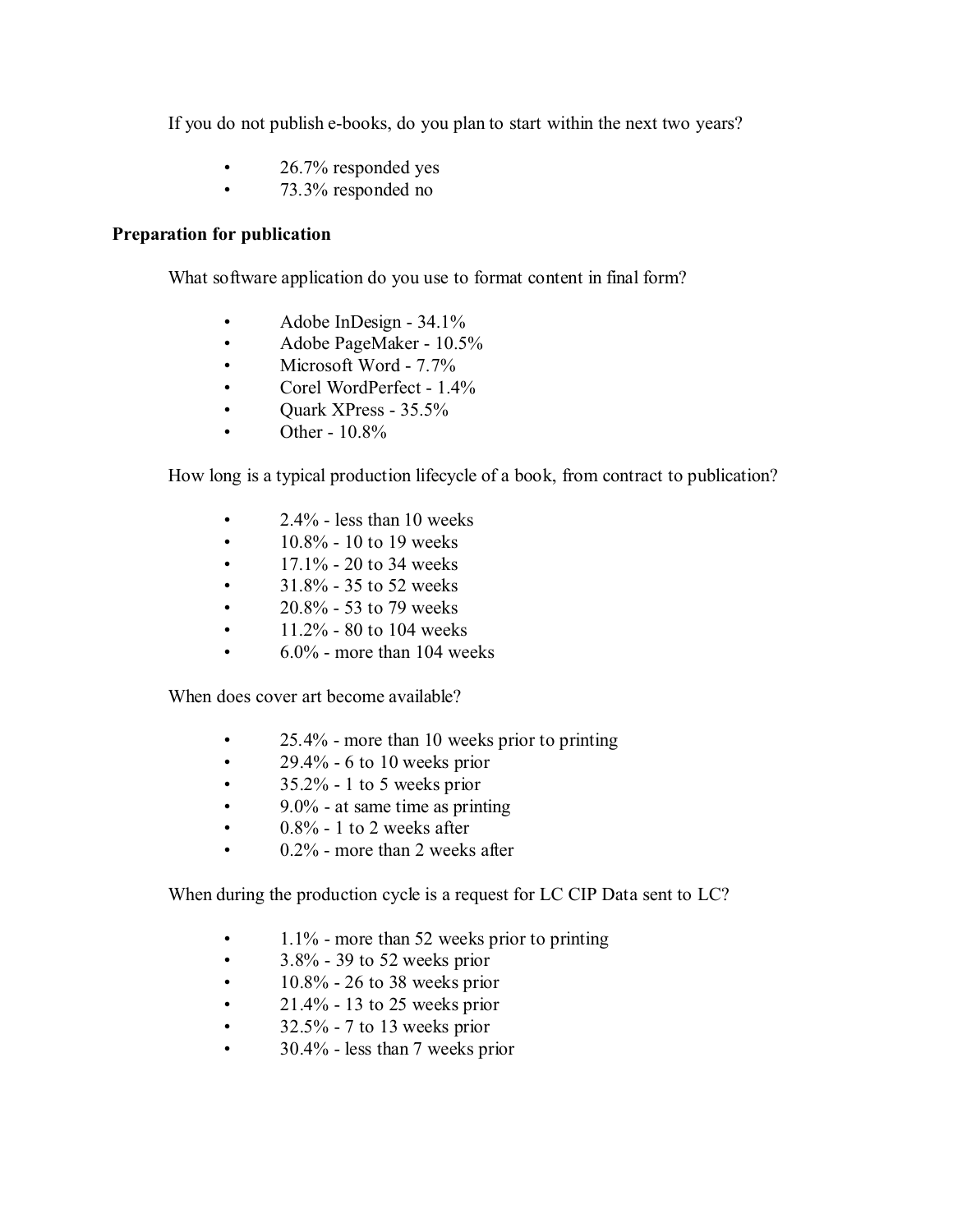### **ONIX files**

Do you create ONIX files?

- 5.5% responded yes
- 94.5% responded no

If you create ONIX files, approximate number created last year:

- $46.7\%$  less than 5
- $13.3\%$  5 to 14
- $6.7\% 15$  to 24
- $4.4\%$  25 to 49
- $6.7\%$  50 to 99
- $2.2\%$  100 to 249
- $8.9\%$  250 to 499
- $2.2\%$  500 to 1,000
- $8.9\%$  more than  $1,000$

If you create ONIX files, do you distribute them?

- 40.4% responded yes
- 59.6% responded no

If you do not create ONIX files, do you plan to create them within the next two years?

- 15.9% responded yes
- 84.1% responded no

### **Backlist titles in machine-readable form:**

- $26.9\%$  less than  $5\%$
- $5.6\%$  5% to 14%
- 7.5% 15% to 29%
- 9.9% 30% to 49%
- $12.9\%$  50% to 74%
- $15.2\%$  75% to 99%
- $22.0\% 100\%$

### **LC CIP Data**

Do you generally print LC CIP Data in the book?

- 64.7% responded always
- 23.3% responded usually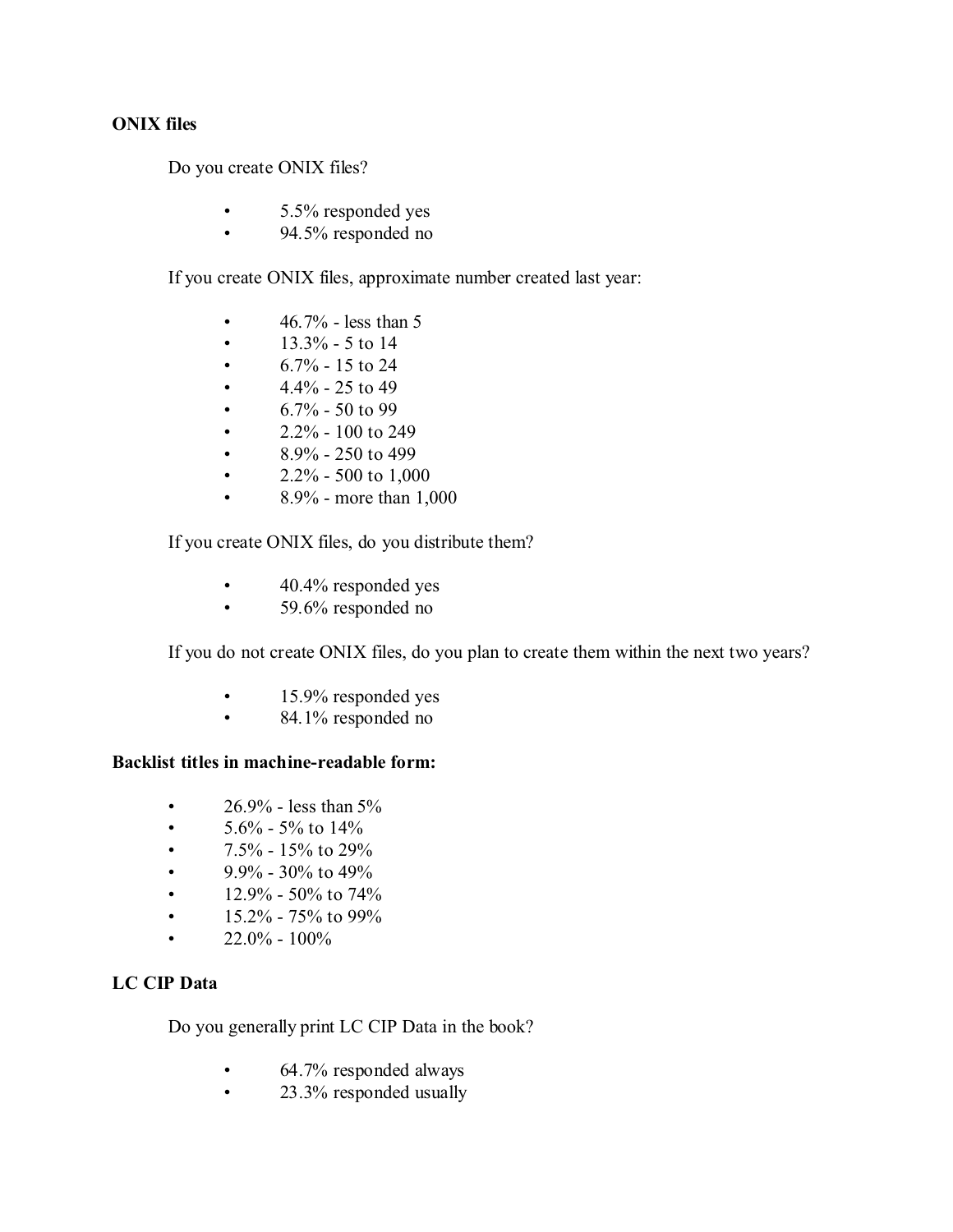- 7.6% responded sometimes
- 4.3% responded never

If only sometimes or never, why not?

- 0% Not enough space on verso of title page
- $26.4\%$  Data not requested in sufficient time<br>•  $31.1\%$  Data not received in sufficient time
- 31.1% Data not received in sufficient time
- 1.4% Other CIP Data (e.g., British Library) printed instead
- $41.2\%$  Other

What benefits does LC CIP Data provide your organization?

- 12.7% Inventory control
- $\cdot$  46.7% Marketing
- 34.2% Increased sales (general)
- 76.4% Increased sales to libraries
- $20.5\%$  Other

### **Publisher satisfaction**

|                                                               | <b>Not</b><br>applicable | <b>Not</b><br>satisfied | Somewhat<br>satisfied | Satisfied | Very<br>satisfied |
|---------------------------------------------------------------|--------------------------|-------------------------|-----------------------|-----------|-------------------|
| Format of CIP Data                                            | $5\%$                    | 3%                      | 9%                    | 53%       | 30%               |
| Accuracy of subject analysis                                  | 4%                       | 3%                      | 19%                   | 52%       | 22%               |
| Typographical accuracy                                        | 4%                       | $2\%$                   | 8%                    | 52%       | 33%               |
| Publisher-supplied<br>summaries in CIP Data                   | 30%                      | $4\%$                   | 8%                    | 41%       | 17%               |
| Timeliness of CIP Data                                        | 4%                       | 11%                     | 18%                   | 40%       | 28%               |
| Timeliness of changes to CIP<br>Data                          | 21%                      | 9%                      | 15%                   | 35%       | 21%               |
| <b>ECIP</b> system                                            | 12%                      | 8%                      | 13%                   | 35%       | 31%               |
| Communication regarding<br>upcoming changes in CIP<br>program | 15%                      | 11%                     | 22%                   | 40%       | 14%               |
| Courtesy of your CIP liaison                                  | 8%                       | 8%                      | 16%                   | 32%       | 36%               |
| Technical expertise of your<br>CIP liaison                    | 16%                      | 5%                      | 15%                   | 36%       | 28%               |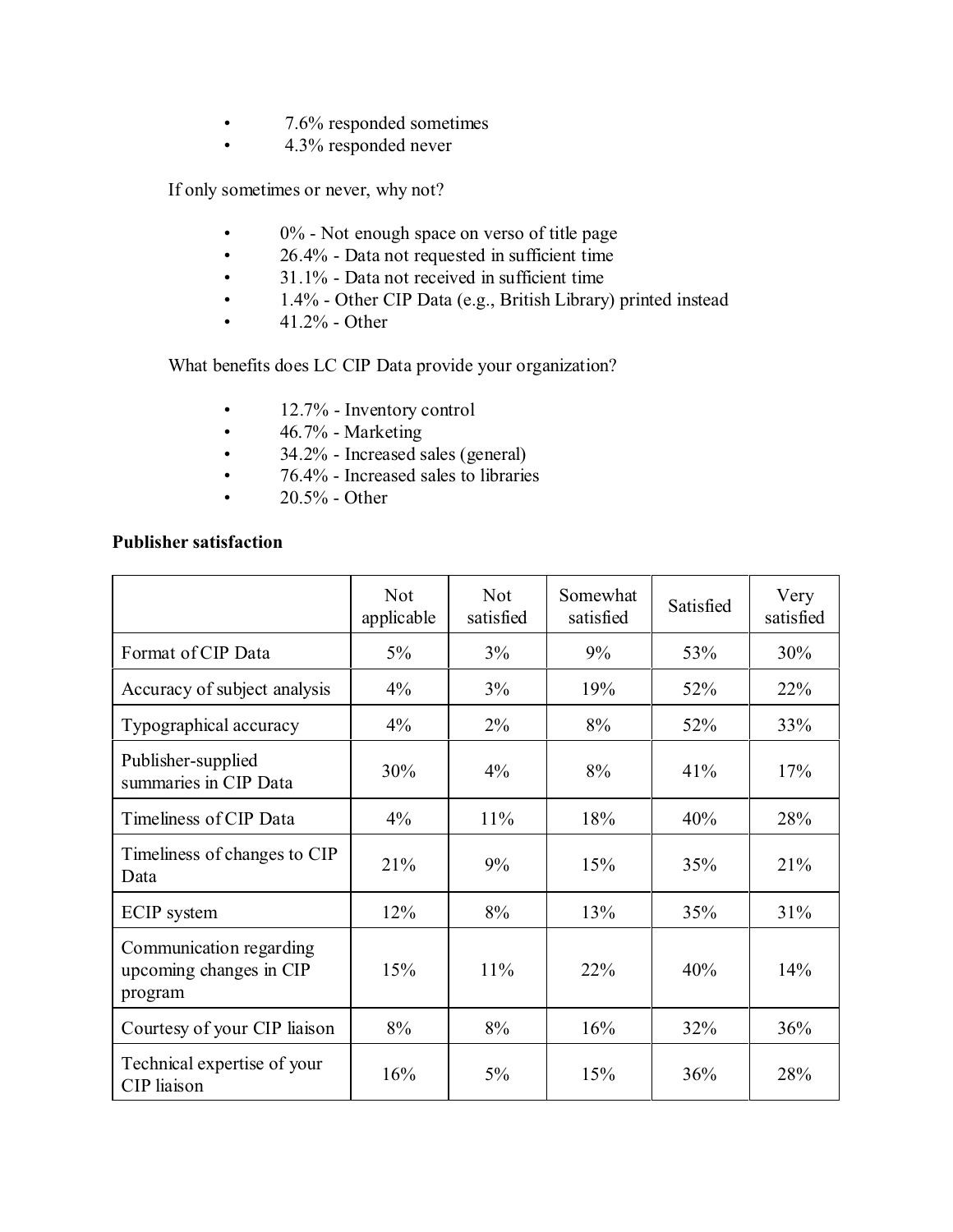| Telephone availability of<br>your CIP liaison | 19% | 19% | $22\%$ | 26% | 15% |
|-----------------------------------------------|-----|-----|--------|-----|-----|
| Email availability of your<br>CIP liaison     | 10% | 13% | 18%    | 33% | 25% |
| Online CIP Publisher Manual                   | 15% | 3%  | 18%    | 47% | 17% |

## **Receiving CIP Data**

In what format would you like to receive your LC CIP data?

- Printed card format 17.6%
- Full MARC record 10.6%
- $XML 10.9%$
- PDF  $52.2\%$
- ONIX  $4.2\%$
- Other  $30.3\%$

Do you want the option to pull LC CIP data from an LC server?

- 74.1% responded yes
- 25.9% responded no

## **Do you use the LC/NACO Authority File?**

- 2.4% responded yes
- 97.6% responded no

## **Audio/video files**

Do you currently create or maintain audio or video files of authors for marketing purposes?

- 12.7% responded yes
- 87.3% responded no

If you create or maintain such files, approximately how many per year?

- $61.8\%$  less than 5
- $20.2\%$  5 to 14
- $7.9\%$  15 to 24
- $6.7\%$  25 to 49
- $2.2\%$  50 to 99